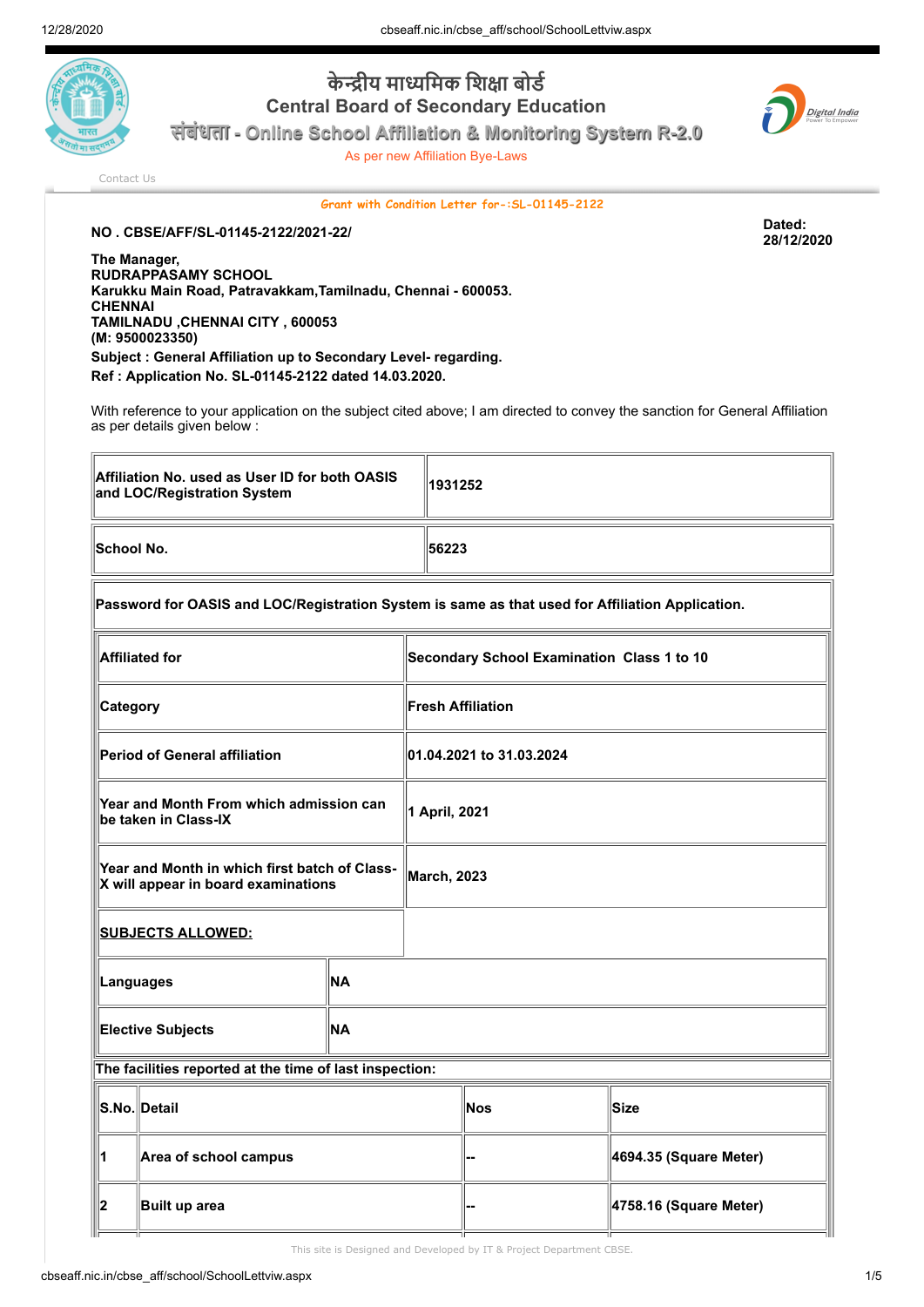| ∥4  | Composite Science Lab              |                                                                | 1194 (Square Feet) |
|-----|------------------------------------|----------------------------------------------------------------|--------------------|
| ∥5  | <b>Mathematics Lab</b>             |                                                                | 604 (Square Feet)  |
| 16  | Computer Lab                       |                                                                | 604 (Square Feet)  |
| 17  | <b>Biology Lab</b>                 |                                                                | -- (Square Feet)   |
| ∥8  | <b>Chemistry Lab</b>               |                                                                | -- (Square Feet)   |
| ∥9  | Physics Lab                        |                                                                | -- (Square Feet)   |
| ∥10 | <b>Library rooms</b>               |                                                                | 921 (Square Feet)  |
| ∥11 | <b>Occupied Class Rooms</b>        | 12                                                             | 543 (Square Feet)  |
| ∥12 | Vacant Class Rooms                 | 30                                                             | 543 (Square Feet)  |
| ∥13 | Name of society running the school | <b>RUDRAPPASAMY EDUCATIONAL AND HEALTHCARE</b><br><b>TRUST</b> |                    |

The above sanction is subject to fulfillment of following conditions:-

1. The school will follow the syllabus on the basis of curriculum prescribed by NCERT/CBSE for the Middle Classes. The school will follow syllabus and courses as per scheme of studies prescribed by the Board for Secondary/Sr. Secondary School Examination and changes made therein from time to time.

- 2. The school should go through the provision of **Affiliation and Examination Bye Laws and keep a copy there of** for reference purpose and also advised to visit CBSE websites / , http://cbseacademic.nic.in/ & http://cbse.nic.in/ for updates. The School is expected to see all circulars on these CBSE websites at least once every week.
- 3. **The school shall submit their information through Online Affiliated School Information System (OASIS) as per details given in circular no. affiliation-06/2018 dated 24.04.2018. Link for OASIS is available on Board's website: www.cbse.nic.in. Please see point number 46 for OASIS credentials.**
- 4. The school will follow the **RTE Act, 2009** and instructions issued thereon by the CBSE/Respective State /UT Govt. from time to time.
- 5. The school will enroll students proportionate to the facilities available in the school as prescribed in the Affiliation Bye-Laws of the Board which shall not in general exceed the optimum number as under :-

| $\ $ Campus<br>∥area |      |                              | Enrolment No. of Sections (pre-primary to No. of Sections at Sr. Secondary $(X)$<br>  &XII) |
|----------------------|------|------------------------------|---------------------------------------------------------------------------------------------|
| a)∥1.0 acre          | 1250 | $  02$ in each class         | $\parallel$ 04 each in class XI and XII                                                     |
| b)  1.5 acre         | 1875 | $\parallel$ 03 in each class | $\parallel$ 04 each in class XI and XII                                                     |
| c) 2.0 acre          | 2500 | $  04$ in each class         | $\parallel$ 04 each in class XI and XII                                                     |

d) the actual facilities in the school which shall be proportionate to the optimum number mentioned at (a), (b) School running on bigger campus of more than 02 acres, the number of students shall be restricted as per and (c) above.

- 6. The school will provide well equipped Laboratories, Library and other facilities as per norms of the Board. The relevant books as per the academic level of students shall be made available in the library.
- 7. The School should have at least one adequately equipped computer lab with a minimum of 10 computers and would ensure **computer student ratio of 1:20** at least. Proper software along with facility of Broad Band connectivity with the feature of 'internet always on' from any service provider to be ensured.
- 8. The schools affiliated and running upto Senior Secondary Level will provide suitable facilities including the equipment in laboratories/workshops and games for classes XI and XII as per requirements laid down in rules.
- 9. The school will also abide by the conditions of Recognition/NOC prescribed by the State Government concerned.
- 10. The school is required to restrict the number of sections as per the infrastructure facilities available in the school as per rule 10.6 of Affiliation Bye-laws. The **optimum number of students** in a section of a class should not be more than 40 and number of students at middle, secondary and senior secondary level of the school shall preferably be proportionate to each other.
- 11. **The section teacher ratio of 1:1.5** is to be maintained to teach various subjects and school shall appoint qualified and trained teaching staff on regular basis as per provisions of Affiliation Bye Laws of the Board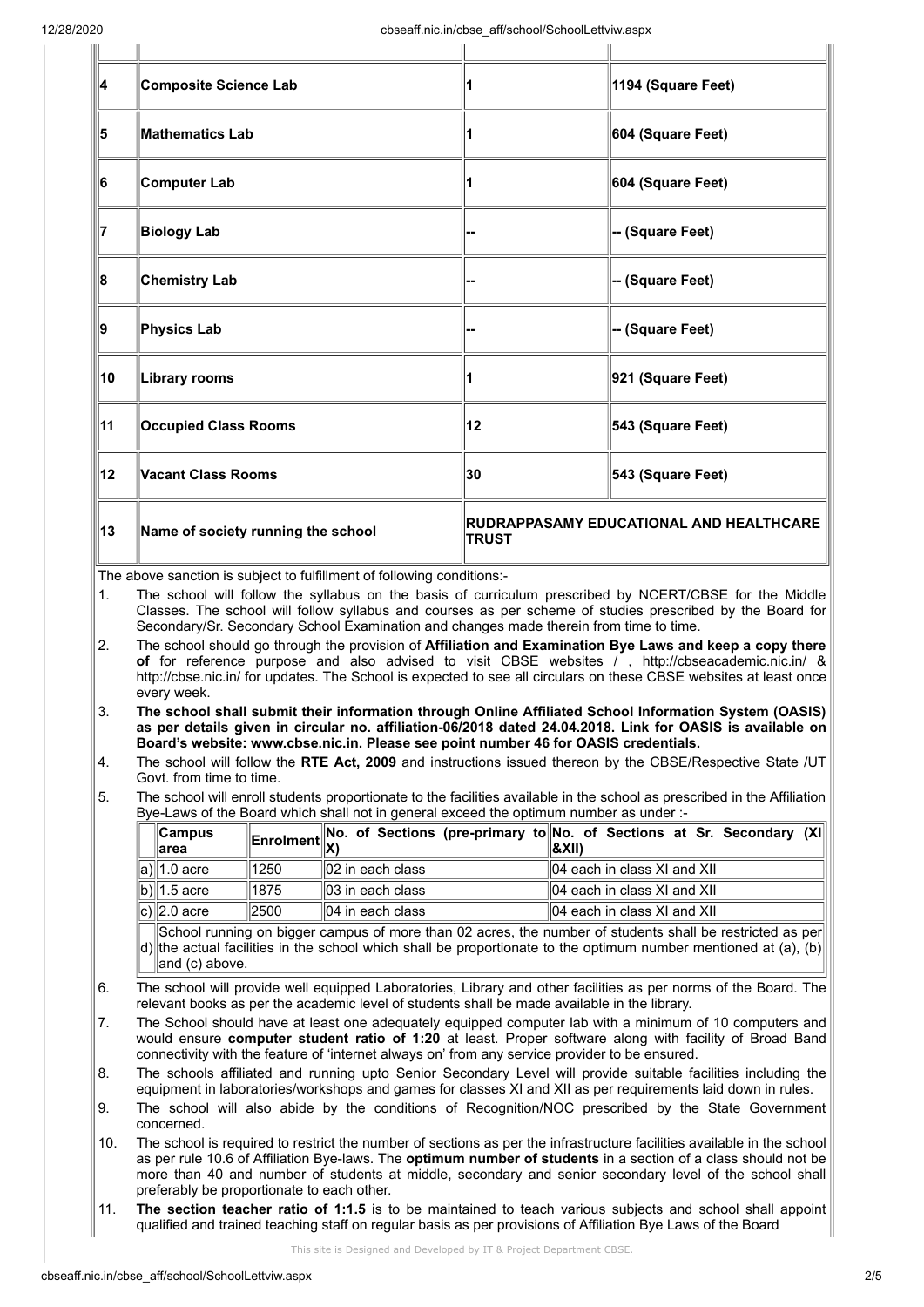12/28/2020 cbseaff.nic.in/cbse\_aff/school/SchoolLettviw.aspx

representative of the Board/State Educational Department at any time and the school shall furnish information as may be asked for by the Board/State Government from time to time.

- 13. As per Rule 13.3 and 13.3 (i), the school shall supply information and returns called for by the Board/State/ Central Government/Local Authority within the prescribed time given for its furnishing to the authority concerned and the school should prepare its annual report containing comprehensive information including name, address postal and e-mail, telephone numbers, affiliation status, period of General affiliation, details of infrastructures, details of teachers, number of students and status of fulfillment of norms of affiliation Bye-Laws and upload same on the school's website before 15th September of every year.
- 14. The accounts should be audited and certified by a Chartered Accountant and proper accounts statements should be prepared in the name of school, as per rules.
- 15. The school will strictly adhere with all rules regarding safety of students including Fire fighting and Transportation, etc. Further, school will provide adequate facilities for potable drinking water and clean healthy and hygienic toilets with washing facilities for boys and girls separately in proportion to the number of students.
- 16. Teachers are to be educated to avoid **Corporal Punishment i.e**. rule no. 44.1 (d & e).
- 17. As per rule no. 8.2 and 13.11, facilities for physically challenged student(s) should be adequately provided and every school shall promote inclusion of student(s) with disabilities/special needs in the normal school as per provisions of the **'Rights of Persons with Disabilities Act 2016'.**
- 18. The school shall take care of **Health, sanitation and fire safety** requirements in accordance with rule no. 3.3 (vii), rule 8.5 and rule 23.11.
- 19. The school has to constitute a committee for protection of woman from **sexual harassment** at the work place and to abide by the guidelines and norms prescribed by the Hon'ble Supreme Court of India in W.P. Criminal No.666-70 of 1992 Vishaskha and other vs State of Rajasthan and other delivered on 13.8.1997 Refer rule no. 10.9.
- 20. Fees should normally be charged under the heads prescribed by the Department of Education of the State/U.T. for schools of different categories. **No capitation fee or voluntary donations** for gaining admission in the school or for any other purpose should be charged / collected in the name of the school and the school should not subject the child or his or her parents or guardians to any screening procedure in accordance with Rule No. 11.1, 2 & 3. Also, as per Chapter II, Rule No. 11.1 of Affiliation Bye-Laws, fees charged should be commensurate with the facilities provided by the institution.
- 21. The school should not use the facilities available for commercialization:-

| (a) $\frac{ \text{As per rule no. 19.1 (ii)}{ \text{the one.} }$ It shall be ensured that the school is run as a community service and not as $\frac{ \text{As per rule}}{ \text{the one.} }$ |
|-----------------------------------------------------------------------------------------------------------------------------------------------------------------------------------------------|
|                                                                                                                                                                                               |

- (b) As per rule no. 19.1 (ii)(a) Any franchisee school making payment on account of use of name, motto and logo of franchiser institution or any other non-academic activities would be termed as commercialization of institution and the school is required to provide an affidavit that the
- school/society has not entered into any such contract to use Name, logo, motto for consideration of fee.
- 22. **Admission to the school** is to be restricted as per rule 6.1 of Examination Bye-laws and rule 12 (i, ii & iii) of Affiliation bye laws.
- 23. School will not prepare any student/ start class for **any other Board** except CBSE from their CBSE affiliated school building/ premises
- 24. As per rule 13.12 (ii), no affiliated school shall endeavour to present the candidates who are not on its roll nor shall it present the candidates of its unaffiliated Branch/School to any of the Board's Examinations.
- 25. Running of classes of **coaching institutions** in the school premises in the pretext of providing coaching to the students for various examinations is not approved by the board. Strict action would be taken on defaulters.
- 26. Each school affiliated/ to be affiliated with the Board shall frame **Service Rules** for its employees which will be as per Education Act of the state/U.T., if the Act makes adoption of the same obligatory, otherwise as per Service Rules given in Affiliation Bye Laws. Further, **Service Contract** will be entered with each employee as per the provisions in the Education Act of the state/ U.T., or as given in Appendix III.
- 27. **Pay and allowances** to staff should be revised from time to time to bring it at par with that of State Government. Further, **Salary and service conditions** of staff should be fixed in accordance with rule no. 3.3 (v) and rule no. 10.2 as appended below:-

a) The school in India must pay salaries and admissible allowances to the staff not less than the corresponding categories of employees in the State Government schools or as per scales etc. prescribed by the Government of India.Further, the service conditions as per Rule 10 and Rules 24 to 49 of Affiliation Bye-Laws shall also be adhered to.

(b) Salary should be paid through Electronic Clearing Service (ECS) from the date of first appointment of the teachers on probation.

- 28. Continuous **sponsoring of students at Board examination** is to be made as per rule 13.12 (iv). Failure to do so will lead to suo moto withdrawal of the affiliation of the school for Secondary and Senior Secondary Examination as the case may be
- 29. **School infrastructure and teachers** should be made available as per rule no. 13.4 **for examinations** conducted by the board and evaluation of answer scripts
- 30. As per rule no. 8.8 (iv & v), every affiliated school is required to develop their own website containing comprehensive information such as affiliation status, details of infrastructure, details of teachers, number of students, address-postal and e-mail, telephone numbers etc.
- 31. Strict adherence to the provisions of Wild Life Protection Act while procuring plants and animals for the use in laboratories by the school must be made in accordance with circular no. 03 dated 21 May 2013
- 32. As per rule 15.1 (d), the school will follow the syllabus on the basis of curriculum prescribed by NCERT/ CBSE and text books published by NCERT/CBSE for the Middle classes as far as practicable or exercise extreme care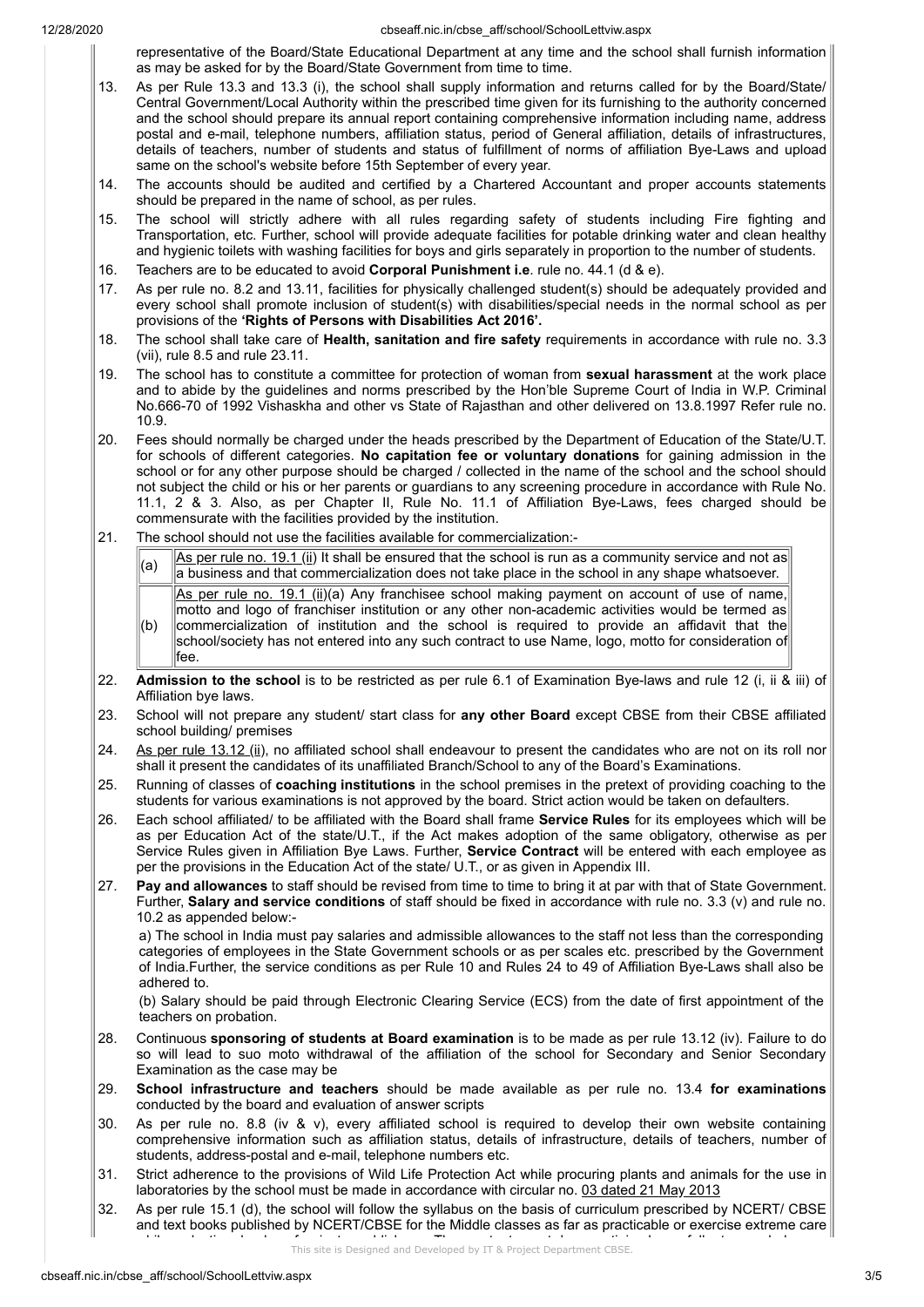- objectionable content that hurts the feelings of any class, community, gender, religious group in society. The school will be responsible if prescribed books are found having such content. Provided also that the school would put a list of such books prescribed by it on its website with the written declaration duly signed by the Manager and the principal to the effect that they have gone through the contents of the books prescribed by the school and own the responsibility
- 33. As per RTE act 2009 and Chapter IX rule No. 53.2.2(a) and 53.3, a teacher appointed to teach Class I to V and VI to VIII should pass in the Central Teacher Eligibility Test (CTET)/ State Teacher Eligibility Test (TET) conducted by the appropriate Government in accordance with the guidelines framed by the NCTE for the purpose
- 34. As per rule no. 3.3 h (vi), every school should organize at least one week training programme for teachers every year in association with any teachers training institute recognized by the State or Central Government or by any agency identified by the Board
- 35. Every secondary and senior secondary school shall appoint a person on full time basis for performing the duties of a Health Wellness teacher as per rule 53.5.
- 36. The school will create Reserve Fund as per the requirement of the Affiliation Bye Laws.
- 37. The Board would not allow any transfer of property/sale of school by one society/ Management/ Trust to another Society/Management/Trust through agreement/sale deed. In case such transaction is effected explicitly or implicitly the Board shall withdraw its affiliation with immediate effect.
- 38. The school is required to follow the safety guidelines as issued by the Board vide Circular No-Affiliation 05/2018 dated 27.03.2018 captioned Safety of Children in schools.
- 39. The school is directed to submit an affidavit duly notorized with in 15 days of issuance of grant letter, as an instrument of acceptance of terms of affiliation. The school is not allowed to alter or make any changes in the contents of the affidavit. The format of affidavit is attached with this letter.
- 40. 5-6 names of persons not below the rank of Principal of Sr. Secondary School affiliated with the Board be recommended so that two of them may be approved by the Board as its nominee in the School Managing Committee. Of these 2-3 may be Principals of KV/JNV
- 41. The school shall apply for further Extension of General Affiliation 'Online' through www.cbseaff.nic.in with prescribed fee and other essential documents as per the time period given by the board in this regard before the expiry of the date of General affiliation otherwise penalty as per rules will be charged for late execution of application.
- 42. The school should not start Class IX/X/XI/XII (as the case may be) without written approval of the Board. The Board shall not be responsible for any consequences in case class IX/X/XI/XII are started without obtaining the prior approval of the Board and without following the Affiliation Byelaws.
- 43. It is mandatory for every affiliated school to become a member in the local Sahodaya of CBSE schools.
- 44. In case of established violation of Affiliation Bye laws, directions given in the circulars and any of the above mentioned conditions by the school, the school would be liable for disaffiliation under Chapter V,Rule No. 17 of Affiliation Bye-laws.
- 45. Some of the important rules to be adhered to by the school were given above for drawing specific attention of the school authorities. However, the school authorities are required to acquaint themselves with the rules contained in Affiliation, Examination Bye-laws and circulars issued by the Board from time to time. Any laxity in following rules/instructions of the Board will lead to action against school as per Rule 17 of Affiliation Bye-laws.
- 46. Concerned Regional Office is requested to create new email id of school (56223@cbseshiksha.in), this will be used for all online activities and official communication with the Board . For example , if school number is 99999, then email ID will be 99999@cbseshiksha.in. Password for first time login for new email ID will be shared to you on school's email ID/ Mobile number of Principal given at the time of applying online for affiliation.
- 47. **The School is requested to complete the process and use the email ID** as per above instructions and are also requested to ensure that:-

a. **This email ID will be used for communication with CBSE only.** Do not use this email ID with other people or organisations.

b. **This email ID is not to be printed on the school letter head ,** to avoid its circulation in the public.

c. **If there is a change of the Principal , proper handing over of this email ID** (User ID and Password ) be done between outgoing and incoming Principal

d. **All the examination related work and all CBSE related correspondence will be done on this email ID only.**

48. The school shall be solely responsible for any legal consequences arising out of the use of school name/ logo/ society/ trust or any other identity related to running of school affiliated to CBSE. The school shall also be liable to bear all legal charges incurred by the Board, if any, arising out of these circumstances.

**The affiliation of the school is subject to the fulfillment of the following special conditions. The school is required to comply with the conditions mentioned below and report specific compliance with documentary and photographic evidence ONLINE within a period of 30 days from the date of this letter. In case of non compliance of the these conditions the school will be liable for action as per rules:-**

\* IC has reported that:-

\* The total number of sections of the school shall be restricted to 28 as per appendix V of affiliation bye laws and further increase shall be subject to specific approval of the Board on the basis of the request of the school as per affiliation bye laws.

\* The IC has report the infrastructure details including Library (921 Sq. ft.) whereas the Library should be minimum 1200 Sq. ft. as per Affiliation Bye-Laws. Therefore, the school is required to shift Library into bigger room of 1200 Sq. ft.